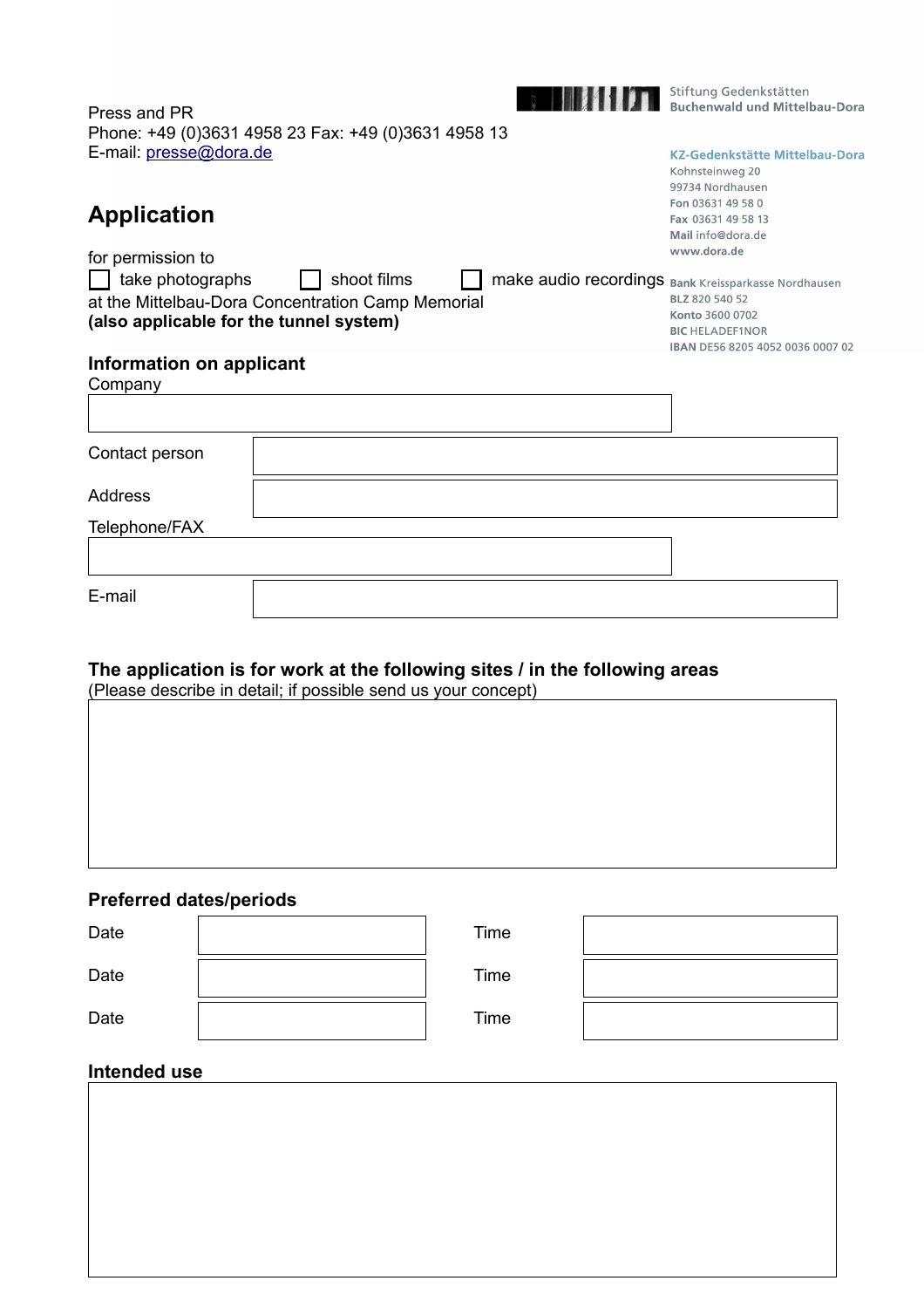#### **In case of publication, please complete**

| <b>Title</b>  |                                           |
|---------------|-------------------------------------------|
| Author        |                                           |
|               | Prospective date of broadcast/publication |
| Medium        |                                           |
| No. of copies |                                           |

#### **Terms of usage**

- · During the photography/film/recording work, the visitor rules and regulations are to be complied with and disturbances of the general visitor activities to be avoided.
- The applicant guarantees that the necessary caution will be exercised while working in the buildings and on the grounds of the former inmates' camp of Mittelbau-Dora Concentration Camp and when photographing/filming individual objects, and that the general smoking ban will be observed. He/She will be liable for all damage brought about by the photography/film/ recording work.
- No changes may be made to the camp grounds or the historical rooms.
- The artificial lighting of light-sensitive objects is permitted only in consultation with the responsible custodian. In art exhibitions, the use of flashes and halogen lamps is prohibited in the interest of the objects' protection.
- · To the extent that the copyrights for illustrations, films, texts or artworks in exhibitions are not held by the foundation, they must be obtained before publication. The same applies to the rights of foundation visitors and employees to their own likenesses.
- The production of photographic, graphic or other illustrations, for example in the form of videotapes, is permitted only for private, scholastic and academic purposes as well as for the purposes of current news coverage. The Buchenwald and Mittelbau-Dora Memorials Foundation must be named as the source.
- · Utilization for all other purposes requires written permission in advance. Every other form of utilization and application, particularly every utilization for advertising purposes as well as the transfer to a third party are expressly prohibited. News and image agencies are exempt from this prohibition.
- · A copy of the broadcast or publication must be sent to the Buchenwald and Mittelbau-Dora Memorials Foundation without being asked for.
- · In the event of a violation, the authorization can be revoked at any time. The applicant is to keep this permit with him at all times while working, and to present it to employees of the memorial or the security service upon request.

#### **Additional terms of usage for the tunnel system**

The photo/film permit for the tunnel system is granted under the following conditions. These conditions are based on the applicable mining laws as well as the Thuringian Regulations for the Operation of Visitor Mines.

- · The foundation accepts no liability for loss or damage to material or equipment. You enter the tunnel system at your own risk!
- $\cdot$  It is prohibited to leave the visitor gallery or the marked areas. Only authorized memorial personnel or persons specifically authorized by memorial are permitted to leave the protected areas.
- · You will be accompanied by a member of the memorial staff whose instructions are to be complied with under all circumstances.